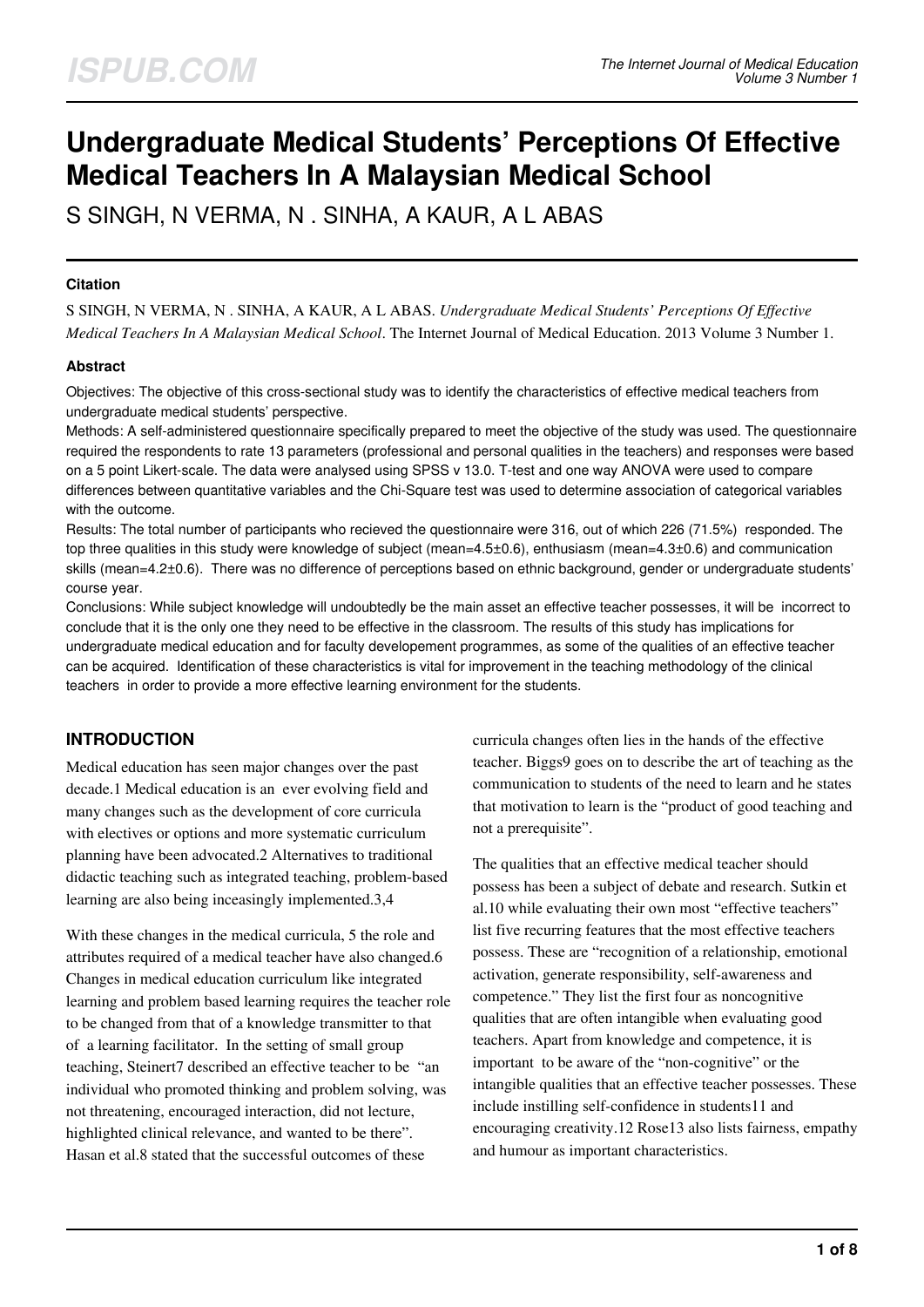In this Institute, where the study was conducted, there are teachers and students from diverse cultural and ethnic backgrounds such as Malay, Chinese and Indians. Cultural background has a definite effect on learning.6,14 Azer 6stated, " All medical educators should be aware of the impact of cultural differences on learning". Acording to Alweshahi15, "the learning that takes place during clinical teaching/learning experiences depends at least in part, on the teacher

and his/her characteristics." Most clinicians do not have any formal teaching training. Most of the medical faculty learn to teach by observing their mentors or their

teachers.16Therefore, it is vital that they are aware of the qualities that an effective teacher should possess in order to better deliver an ever evolving medical curriculum. This study attempts to identify the characteristics of an effective teacher, as perceived by the undergraduate students.

## **METHODOLOGY**

The study was conducted at Melaka Manipal Medical College (MMMC), Melaka, Malaysia after obtaining approval from the college research and ethics committee. This institute offers Bachelor of Medicine, Bachelor of Surgery course (MBBS).The first two and half years of the MBBS course is conducted in the Kasturba Medical College, Manipal, India and the remaining two and half years in MMMC, Malaysia. The participants of this study comprised of students (MBBS) from the 3rd to 5th years at MMMC. The study had a cross-sectional design. A self-administered questionnaire specifically prepared to meet the objective of the study was prepared by the authors after a review of the existing literature. The data form was refined and validated through a pilot study on a small subgroup of students and by obtaining input from medical education experts in the institution. Based on this input, the final data form was then drafted and used in the study.

Written informed consent from the participants was obtained. The questionnaire (hard copy) was distributed to the students by one of the co-authors in this study during the orthopaedic lecture classes. Participants were asked to fill out their age, gender, course year, ethnic group, marital status. The questionnaire required the respondents to rate 13 parameters (professional and personal qualities in the teachers) and responses were based on a 5 point Likert-scale i.e. 1=strongly disagree, 2= disagree, 3=neutral, 4=agree, 5=strongly agree. These parameters were knowledge of subject, enthusiasm, communication skills, approachability, sense of humour, publications/research, caring/empathy,

pleasant personality, inspirational/motivational, constructive criticism, patience/calmness, willing to learn/open to change, trust/respect for students/make the student feel important. Each statement was discussed with the respondents to explain its meaning. The last section had an open ended question which required the respondents to describe their ideal teacher. The students submitted their response within 10-15 minutes. Anonymity was preserved during the data collection process.

The data were analysed using SPSS v 13.0. Descriptive data were reported in a frequency distribution table and in bar charts, where appropriate. Mean and standard deviation were computed for quantitative variables while percentages were used to display qualitative variables. T-test and one way ANOVA were used to compare differences between quantitative variables and the Chi-Square test and the Fishers Test were used to determine association of categorical variables with the outcome. Significance level was set at  $p <$ 5%.

## **OBSERVATIONS**

The total number of participants who recieved the questionnaire were 316, out of which 226 (71.5%) responded. Distribution of participants according to course year, gender, ethnicity and marital status is shown in table below.[Table 1] The mean age of respondents was noted to be 23.2 years. (Not in Table)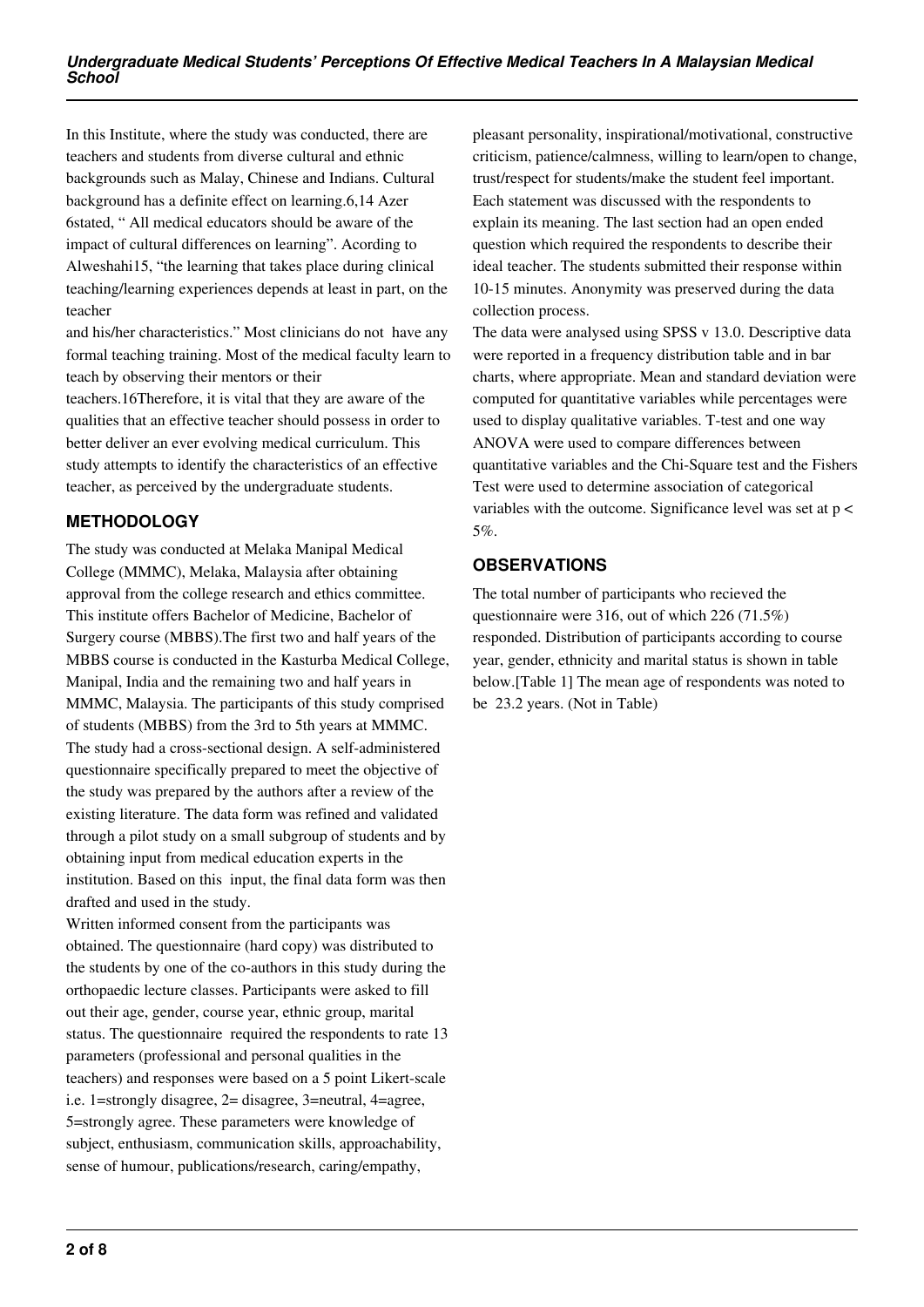#### **Table 1**

Distribution of respondents according to perceived knowledge of medical sciences, gender, ethnicity and marital status (n=226)

| <b>Variables</b>      | Number(%)  |  |  |
|-----------------------|------------|--|--|
| Course year           |            |  |  |
| S <sup>ub</sup> year  | 67(29.6%)  |  |  |
| 4 <sup>th</sup> year  | 91(40.3%)  |  |  |
| 3 <sup>rd</sup> year  | 68(30.1%)  |  |  |
| <b>Gender</b>         |            |  |  |
| Male                  | 66(29.2%)  |  |  |
| Female                | 160(70.8%) |  |  |
| <b>Ethnicity</b>      |            |  |  |
| Chinese               | 67(29.6%)  |  |  |
| Malay                 | 125(55.3%) |  |  |
| Indian                | 34(15.0%)  |  |  |
| <b>Marital</b> status |            |  |  |
| Single                | 219(96.9%) |  |  |
| Married               | 7(3.1%)    |  |  |

#### **Table 2**

Effective Teacher Characteristics via quantitative analysis amongst male & female students (n=226)

| Tadopeadeal Vainables                                         | Chicas<br>Maur&D) | Malax<br>Max (3D) | Tedra as<br>Mean (SD) | o Value |
|---------------------------------------------------------------|-------------------|-------------------|-----------------------|---------|
| Knowhdge of subject                                           | 4.4(0.6)          | $+3(0.6)$         | $+3(0.7)$             | 0.77    |
| <b>Fritoniaem</b>                                             | $+4(0.6)$         | 43(03)            | 43(0.6)               | 0,18    |
| Communication Shile                                           | $+3(0.7)$         | $+2(0.5)$         | $**(0.5)$             | 0.43    |
| Approachability                                               | 42(0.7)           | $+0(0.8)$         | $+2(0.7)$             | 011     |
| Good same of Humor                                            | 39(0.7)           | $+0(0.7)$         | $+0(0.7)$             | 0.96    |
| Publications/Research                                         | 3.4(0.8)          | 3.5(0.7)          | 3.7(0.7)              | 011     |
| Caring Empathy                                                | 3.8(0.7)          | 3.8(0.7)          | $+0(0.9)$             | 0.53    |
| Parsonality                                                   | 39(0.7)           | 3.9(0.4)          | $+1(0.7)$             | 0.39    |
| Inspirational/Motivational                                    | +1 (0.7)          | $+1(0.7)$         | $+3(0.5)$             | 0.58    |
| Constructive Criticism.                                       | $+0(0.7)$         | 3.9(0.8)          | 3.9(0.8)              | 0.60    |
| Patience Calmress                                             | $+1(0.8)$         | $+2(0.6)$         | $+1(0.7)$             | 0.56    |
| Willing to Laam Opan to<br>Change                             | $+1(0.8)$         | $+2(0.7)$         | $+2(0.7)$             | 0,80    |
| IrutEaspectfor<br>students/Male the<br>Student fiel important | $+1(0.8)$         | $+2(0.5)$         | $+1(0.8)$             | 031     |

Note.  $1 =$  Strongly Disagree,  $2 =$  Disagree,  $3 =$  Uncertain, 4  $=$  Agree,  $5 =$  Strongly Agree.

There was no observable significant difference of the perceived qualities with reference to the ethnic origin of students [Table 3] as well as the year of study. The sample size of 7 married couples is too small to draw any meaningful comparison with the single population. However, they do perceive research and publications higher as compared to the unmarried students.

The most important teacher quality as perceived by students in this study was knowledge of the subject (mean=4.5±0.6) followed by enthusiasm (mean= $4.3\pm0.6$ ) and communication skills (mean=4.2±0.6). The quality of teacher which least impresses the students in this study was publications/research (mean=3.5±0.7). Sense of humour,publications/research, caring/empathy, pleasant personality, constructive criticism had a mean response less than 4 .0 on the Likert scale. The rest of the items regarding the qualities of an effective teacher had a response more than 4.0 on the Likert scale. [Figure 1]

Both male and female students followed the same order of preference. Overall their perceptions were the same.[Table 2]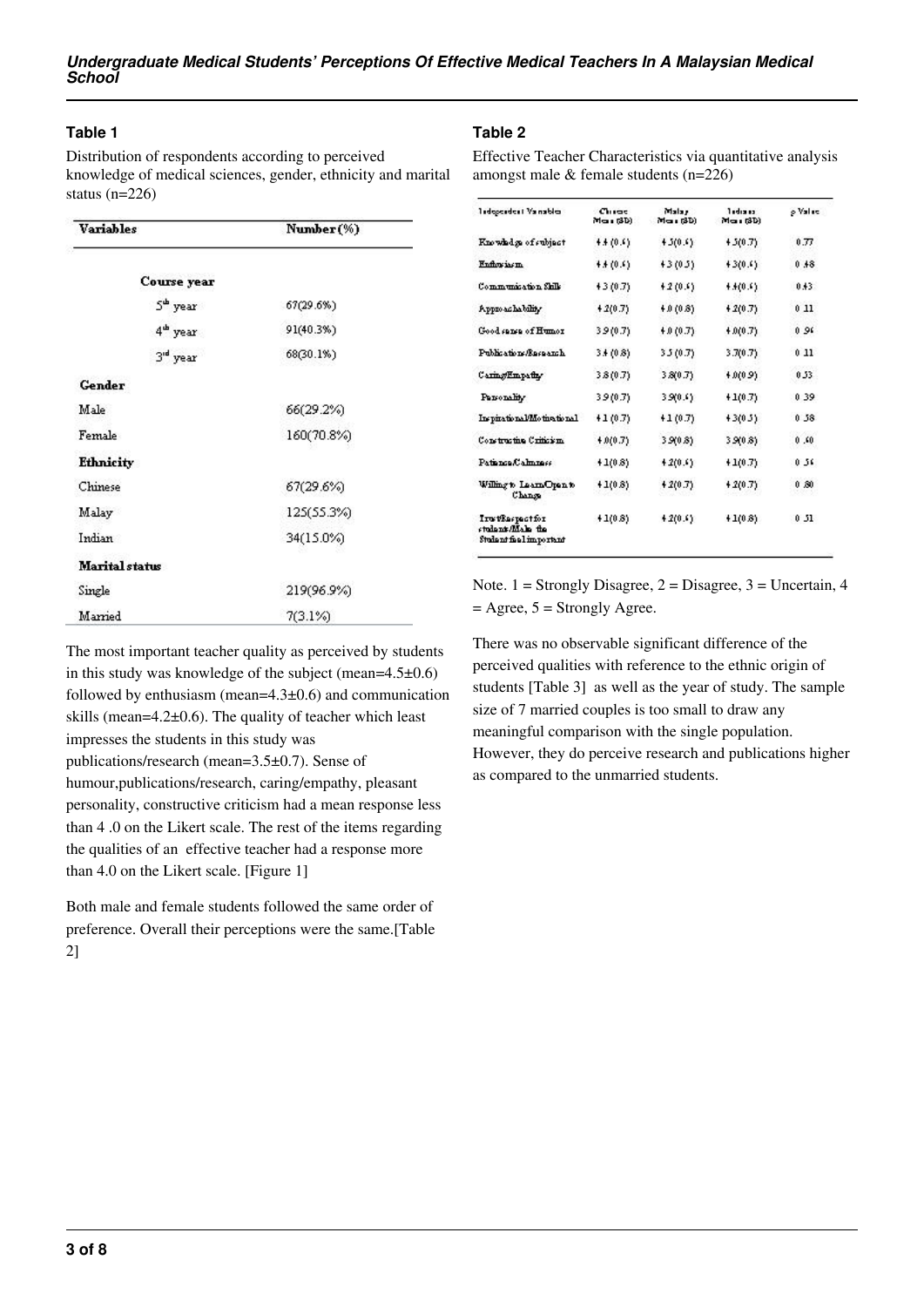#### **Table 3**

Effective Teacher Characteristics via quantitative analysis amongst ethnic groups (n=226)

| Independent, Variables                                         | Chinese<br>Meen(SD) | Mekr<br>Moon(SD) | Indians<br>Meen(SD) | p Velse |
|----------------------------------------------------------------|---------------------|------------------|---------------------|---------|
| Knowhden of subject                                            | $+1(0.5)$           | $+3(0.6)$        | $+3(0.7)$           | 0.77    |
| Enflowingm                                                     | $+4(0.5)$           | 43 (0.5)         | $+3(0.5)$           | 0,18    |
| Communication Shik                                             | 43 (0.7)            | 42(0.6)          | 4.4(0.6)            | 0.43    |
| Approachability                                                | $+2(0.7)$           | $+0(0.8)$        | $+2(0.7)$           | 011     |
| Good same of Humour                                            | 39(0.7)             | $+0(0.7)$        | $+9(0.7)$           | 0.96    |
| Publications/Research                                          | 3.4(0.8)            | 3.5(0.7)         | 3.7(0.7)            | 011     |
| Caring Empathy                                                 | 3.8 (0.7)           | 3.8(0.7)         | 4.0(0.9)            | 0.53    |
| Parsonality                                                    | 39(0.7)             | 3.9(0.6)         | $+1(0.7)$           | 0.39    |
| Incpirational/Motivational                                     | $+1(0.7)$           | $+1(0.7)$        | $+3(0.5)$           | 0.58    |
| Construction Criticism.                                        | $+0(0.7)$           | 3.9(0.8)         | 3.9(0.8)            | 0.60    |
| Patience Calmress                                              | 41(0.8)             | $+2(0.5)$        | $+1(0.7)$           | 0.56    |
| Willing to Laun Open to<br>Chans                               | $+1(0.8)$           | $+2(0.7)$        | $+2(0.7)$           | 0.80    |
| Iru tkaspastion<br>ctode at Male the<br>Student fiel important | 41(0.8)             | $+2(0.5)$        | $+1(0.8)$           | 031     |

Note.  $1 =$  Strongly Disagree,  $2 =$  Disagree,  $3 =$  Uncertain, 4  $=$  Agree,  $5 =$  Strongly Agree.

Regarding the response to the open ended question, only 23 students responded. Most (11) of them felt that an ideal teacher should be unbiased. Some (8) felt that the teacher should be punctual. A few of them (4) felt that the teacher should be lenient in giving marks during evaluation of students during the examination.

Note.  $1 =$  Strongly Disagree,  $2 =$  Disagree,  $3 =$  Uncertain, 4  $=$  Agree,  $5 =$  Strongly Agree.

### **Figure 1**

Mean score of the characteristics (n=226)



| $A8-$  |
|--------|
|        |
| $A9-$  |
|        |
| $A10-$ |
|        |
| $A11-$ |
|        |
| $A12-$ |
|        |
| $A13-$ |
|        |
|        |
|        |
|        |

#### **DISCUSSION**

The aim of the study was to identify potential characteristics of an effective teacher from the point of view of our students that could identify and rank these traits/ characteristics considered important for lecturers to possess. Students from the 3rd to the 5th course year were included in the study since we felt these students had spent enough time in the college to be able to provide an informed opinion.

The most important teacher quality as perceived by students in this study was knowledge of the subject (mean=4.5±0.6) followed by enthusiasm (mean=4.3±0.6) and communication skills (mean=4.2±0.6). These results, putting "knowledge of the subject" as the most desired characteristic of an effective teacher, is consistent across gender and student ethnicity. According to Adediwura and Tayo17, it has been established that there is high correlation between what teachers know and what they teach. Thus, the ability to teach effectively depends on the teachers' knowledge. The results from a recent study among students in a medical school regarding perceptions of the good teacher demonstrated "knowledgeable, clinically experienced, well-prepared and enthusiastic" as the qualities of a good teacher.18 In our study, we found that enthusiasm , communication skills, approachability and sense of humour were important qualities students look for in what they perceive to be an effective teacher. All of these characteristics were scored similarly and thus a formal ranking is perhaps not valid. Many researchers such as, Cruickshank, Jenkins and Metcalf19 have highlighted that an effective teacher possesses characteristics such as sense of humor, warmth and enthusiasm which is supported by Malm20, citing effective communication skills, respecting others,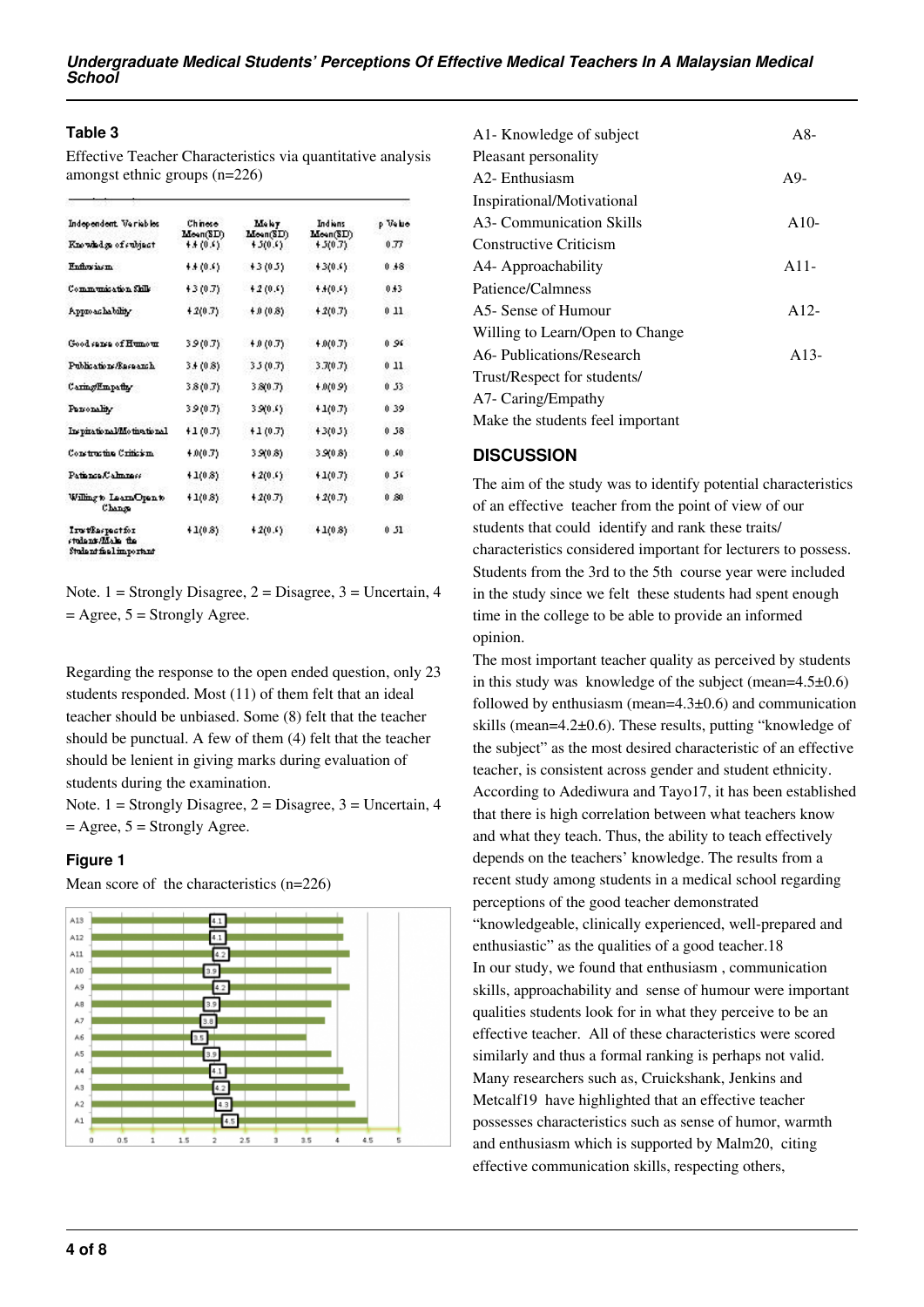confidence, responsibility, consistency and sense of humor as qualities of a 'good' teacher. Goldhaber et al.21 found intangible aspects of teacher quality such as enthusiasm and skill to convey knowlege as major attributes of teachers' influence on student achievement. Moreover, both of these qualities can be acquired.

While subject knowledge will undoubtedly be the main asset an effective teacher possesses, it will be incorrect to conclude that it is the only one they need to be effective in the classroom.22,23 An effective teacher also acts as a role model and eventually helps students to become better physicians. Gorham and Christophel24 in their study on students perceptions of teacher behaviours stated, "negative teacher behaviors are perceived as more central to students' demotivation than positive behaviors are perceived as central to their motivation."

It is interesting to note that all of the "personality-related traits" have a similar importance in our list. In a study on 214 nursing students using professional competence, interpersonal relationship, personality characteristics and teaching ability as indicators, Tang et al25 found that while both effective and ineffective teachers were similar with respect to subject knowledge, it was the other three "personality-related" features that distinguished an effective teacher from an ineffective one. This view is supported by the work of Patalano26 and Bousefield27 .

In our study, publications/research was ranked the lowest. This result is consistent with the findings of Wright28 and Lublin29. Students are not concerned with research and publications of the teacher. Hattie and Marsh30 found no correlation between teaching and their research. Voeks31 stated, "Competency in research and publishing signify nothing, one way or the other, about competency in teaching." However, these qualities are desirable during the faculty assesment for promotions or tenure.

There are a number of criteria for teacher effectiveness, ranging from the level of knowledge that a teacher possesses and how it is imparted in the classroom to those that emphasize how that knowledge is attained, Okpala and Ellis32. Wilson et al.33 concluded that a large proportion of effective teacher studies emphasize teachers' knowledge and qualifications and pay little attention to their personality traits that may shape how that knowledge is imparted to students. According to Banner and Cannon34, we as teachers, see success as a product of our level of academic development but we tend to overlook the importance of our own personality traits in determining our success or failure as teachers. According to Ingersoll35 the quality of a teacher is determined by his/her personality traits, teaching applications and level of academic development. Griffith36 and Shea & Bellini37 have shown that students are able to identify effective teachers, and that they learn more from those that they identify. Further, according to Cashin38 the information from student evaluations is considered valid and reliable.

In any course and in particular a medical course where time is premium with respect to the amount and scope of knowledge to be learned, it is vital that a teacher, either in the classroom or by the bedside, be at his/her most effective in helping students learn. The limitation of this study is that it was a single centre study. The study population belongs to a single discipline, that is medicine. The results may not be generalized to different disciplines. It will be interesting to the compare the perceptions of students with that of teachers. Neverthless, the results of our study have implications for undergraduate medical education and for faculty developement programmes, as some of the qualities of an effective teacher can be acquired. For example, the cognitive components like "subject knowledge"of the questionnaire can be learnt; the affective components like "communication skills and empathy" can be acquired with training and other soft skills can be improved after sensetization and self-introspection. Identification of these characteristics is vital for improvement in the teaching methodology of the clinical teachers inorder to provide a more effective learning environment for the students.

### **DISCUSSION**

The aim of the study was to identify potential characteristics of an effective teacher from the point of view of our students that could identify and rank these traits/ characteristics considered important for lecturers to possess. Students from the 3rd to the 5th course year were included in the study since we felt these students had spent enough time in the college to be able to provide an informed opinion.

The most important teacher quality as perceived by students in this study was knowledge of the subject (mean= $4.5\pm0.6$ ) followed by enthusiasm (mean= $4.3\pm0.6$ ) and communication skills (mean=4.2±0.6). These results, putting "knowledge of the subject" as the most desired characteristic of an effective teacher, is consistent across gender and student ethnicity. According to Adediwura and Tayo17, it has been established that there is high correlation between what teachers know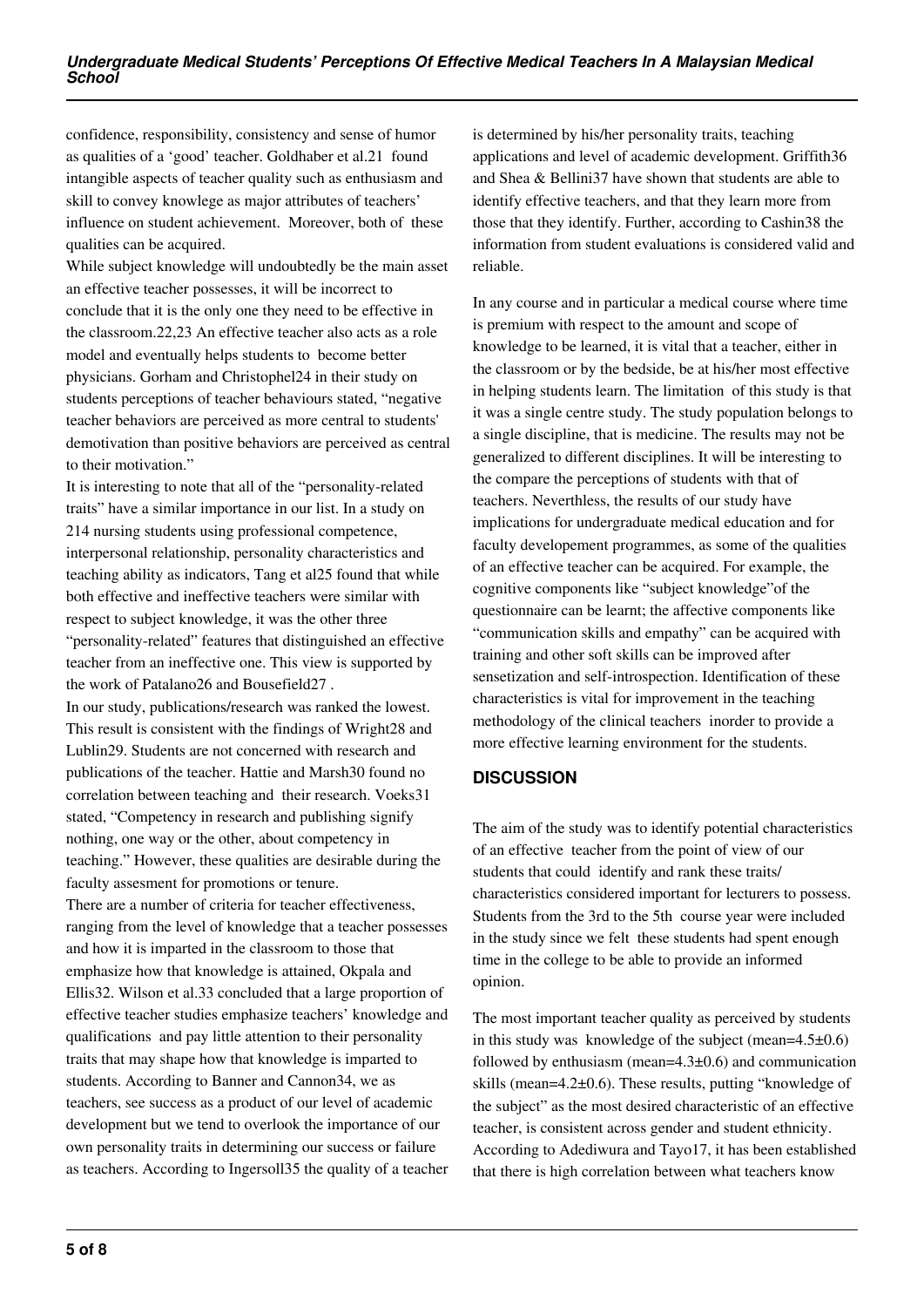and what they teach. Thus, the ability to teach effectively depends on the teachers' knowledge. The results from a recent study among students in a medical school regarding perceptions of the good teacher demonstrated "knowledgeable, clinically experienced, well-prepared and enthusiastic" as the qualities of a good teacher.18 In our study, we found that enthusiasm , communication skills, approachability and sense of humour were important qualities students look for in what they perceive to be an effective teacher. All of these characteristics were scored similarly and thus a formal ranking is perhaps not valid. Many researchers such as, Cruickshank, Jenkins and Metcalf19 have highlighted that an effective teacher possesses characteristics such as sense of humor, warmth and enthusiasm which is supported by Malm20, citing effective communication skills, respecting others, confidence, responsibility, consistency and sense of humor as qualities of a 'good' teacher. Goldhaber et al.21 found intangible aspects of teacher quality such as enthusiasm and skill to convey knowlege as major attributes of teachers' influence on student achievement. Moreover, both of these qualities can be acquired.

While subject knowledge will undoubtedly be the main asset an effective teacher possesses, it will be incorrect to conclude that it is the only one they need to be effective in the classroom.22,23 An effective teacher also acts as a role model and eventually helps students to become better physicians. Gorham and Christophel24 in their study on students perceptions of teacher behaviours stated, "negative teacher behaviors are perceived as more central to students' demotivation than positive behaviors are perceived as central to their motivation."

It is interesting to note that all of the "personality-related traits" have a similar importance in our list. In a study on 214 nursing students using professional competence, interpersonal relationship, personality characteristics and teaching ability as indicators, Tang et al25 found that while both effective and ineffective teachers were similar with respect to subject knowledge, it was the other three "personality-related" features that distinguished an effective teacher from an ineffective one. This view is supported by the work of Patalano26 and Bousefield27 . In our study, publications/research was ranked the lowest.

This result is consistent with the findings of Wright28 and Lublin29. Students are not concerned with research and publications of the teacher. Hattie and Marsh30 found no correlation between teaching and their research. Voeks31

stated, "Competency in research and publishing signify nothing, one way or the other, about competency in teaching." However, these qualities are desirable during the faculty assesment for promotions or tenure. There are a number of criteria for teacher effectiveness, ranging from the level of knowledge that a teacher possesses and how it is imparted in the classroom to those that emphasize how that knowledge is attained, Okpala and Ellis32. Wilson et al.33 concluded that a large proportion of effective teacher studies emphasize teachers' knowledge and qualifications and pay little attention to their personality traits that may shape how that knowledge is imparted to students. According to Banner and Cannon34, we as teachers, see success as a product of our level of academic development but we tend to overlook the importance of our own personality traits in determining our success or failure as teachers. According to Ingersoll35 the quality of a teacher is determined by his/her personality traits, teaching applications and level of academic development. Griffith36 and Shea & Bellini37 have shown that students are able to identify effective teachers, and that they learn more from those that they identify. Further, according to Cashin38 the information from student evaluations is considered valid and reliable.

In any course and in particular a medical course where time is premium with respect to the amount and scope of knowledge to be learned, it is vital that a teacher, either in the classroom or by the bedside, be at his/her most effective in helping students learn. The limitation of this study is that it was a single centre study. The study population belongs to a single discipline, that is medicine. The results may not be generalized to different disciplines. It will be interesting to the compare the perceptions of students with that of teachers. Neverthless, the results of our study have implications for undergraduate medical education and for faculty developement programmes, as some of the qualities of an effective teacher can be acquired. For example, the cognitive components like "subject knowledge"of the questionnaire can be learnt; the affective components like "communication skills and empathy" can be acquired with training and other soft skills can be improved after sensetization and self-introspection. Identification of these characteristics is vital for improvement in the teaching methodology of the clinical teachers inorder to provide a more effective learning environment for the students.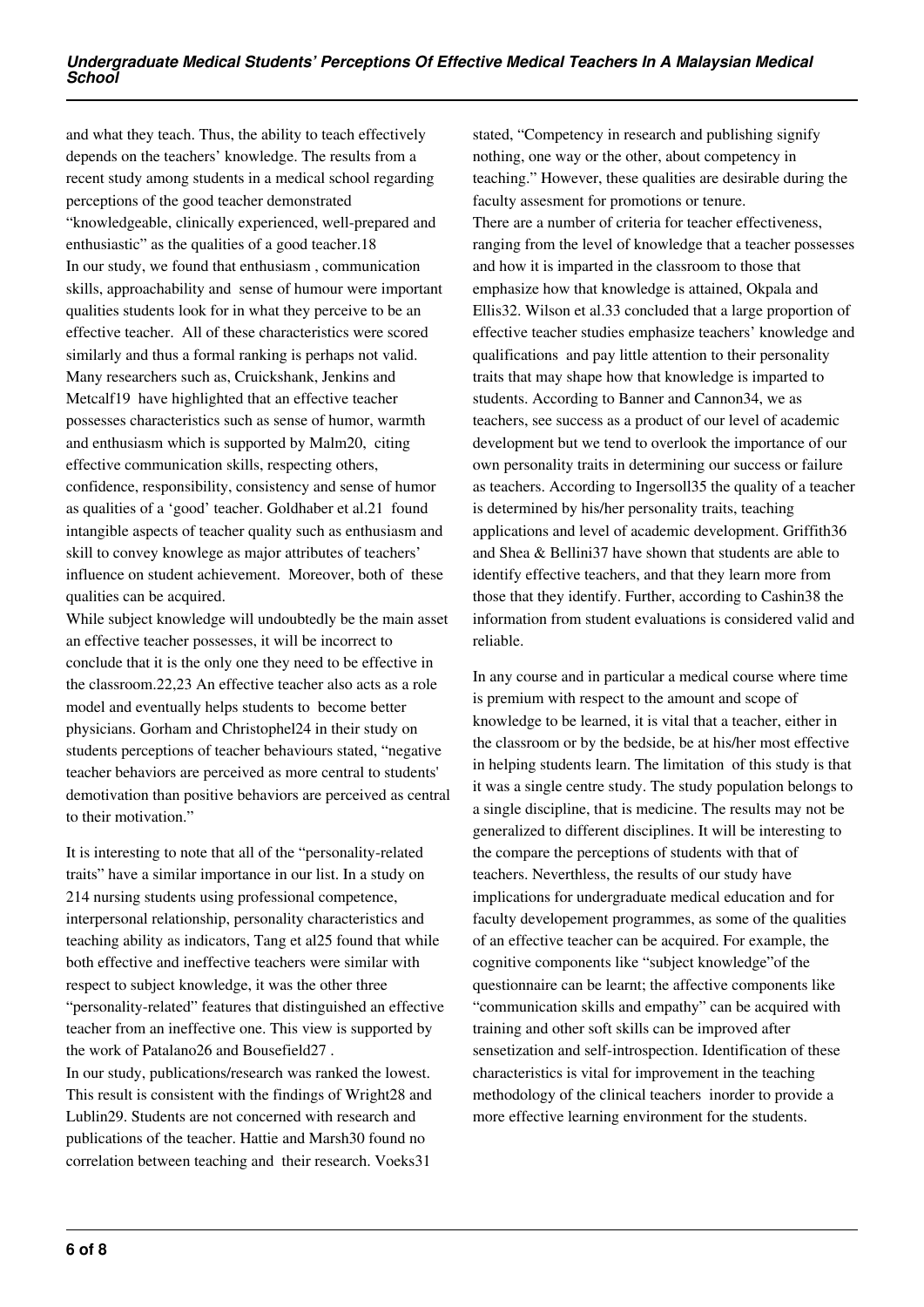#### **CONFLICT OF INTEREST:**

None

#### **References**

1. Harden RM, Crosby JR:The good teacher is more than a lecturer – the twelve roles of the teacher. Med Teach; 2000; 22(4): 334-7.

2. Harden RM, Davis MH: The core curriculum with options or special study modules. Med Teach; 1995; 17: 125-48.

3. Walton HJ: Proceedings of the World Summit on Medical

Education. Med Educ; 1993; 28(1):140-9.

4. Harden RM, Sowden S, Dunn WR: Some education strategies in curriculum development: the SPICES model. Med Educ; 1984; 18: 284-97.

5. Jones R, Higgs R, de Angelis C et al.: Changing face of medical curricula. Lancet; 2001; 357(9257): 699-703.

6. Azer SA: The qualities of a good teacher: how can they be acquired and sustained?. J R Soc Med; 2005; 98: 67-9.

7. Steinert Y: Student perceptions of effective small group teaching. Med Educ; 2004; 38: 286-93.

8. Hasan T, Bani I, Ageely H et al.: An Ideal Medical

Teacher. Educ Med J; 2011; 3(1): 54-9. 9. Biggs J: What the student does: teaching for enhanced

learning. High Educ Res Dev; 1999; 18: 1.

10. Sutkin G, Wagner E, Harris I et al.: What Makes a Good Clinical Teacher in Medicine? A Review of the Literature . Acad Med; 2008; 83: 452-66.

11. Roush DC: What makes a good teacher?. In GW Thomas and DG Ferguson (eds): In Celebration of the Teacher (11-16); Las Cruces; New Mexico State University; 1987. (ERIC Document Reproduction Service No. ED 230080)

12. Simmons B: Characteristics of a good teacher. In GW Thomas and DG Ferguson (eds): In Celebration of the Teacher (11-16); Las Cruces; New Mexico State University; 1987. (ERIC Document Reproduction Service No. ED 291682).

13. Rose AC: What do effective teachers do?. The Clearing House; 1989; 63(4): 181-3.

14. McLean M: Is culture important in the choice of role models? Experience from a culturally diverse medical school. Med Teacher; 2004; 26: 142-9.

15. Alweshahi Y, Harley D, Cook DA: Students' perception of the characteristics of effective bedside teachers. Med Teach; 2007; 29: 204-9.

16. Hueppchen N, Dalrymple JL, Hammoud MM et al.: To the point: medical education reviews- ongoing call for faculty development. Am J Obstet Gynecol; 2011; 3: 171-6. 17. Adediwura A, Tayo B: Perception of teachers' knowledge, attitude and teaching skills as predictor of academic performance in Nigerian secondary schools. Educ

Res Rev; 2007; 2(7): 165-71. 18. Schiekirka S, Reinhardt D, Heim S et al.: Student

perceptions of evaluation in undergraduate medical education: A qualitative study from one medical school. BMC Med Educ; 2012; 12: 45.

19. Cruickshank DR, Jenkins DB, Metcalf KK: The act of teaching; New York; McGraw-Hill; 2003.

20. Malm B: Personal values, professional roles: Eight montessori teachers tell their stories; Malmö; GM Educational Consulting; 2003.

21. Goldhaber D: The mystery of good teaching: Surveying the evidence on student achievement and teachers'

characteristics. Educ Next; 2002; 2(1): 50-5.

22. Shulman LS: Those who understand: Knowledge growth in teaching. Educ Res; 1986; 15(2): 4-14.

23. Goulding M, Rowland T, Barber P: Does it matter? primary teacher trainees' subject knowledge in mathematics. Brit Educ Res J; 2002; 28(5): 689-704.

24. Gorham J, Christophel DM: Students' perceptions of teacher behaviors as motivating and demotivating factors in college classes. Commun Q; 1992; 40(3): 239-52.

25. Tang FI, Chou SM, Chiang HH: Students' perceptions of effective and ineffective clinical instructors. J Nurs Educ; 2005; 44(4): 187-92.

26. Patalano F: School psychology graduate students' perceptions of effective and ineffective teachers. Coll Student J; 1978; 3: 360-3.

27. Bousfield WA: Students' ratings of qualities considered desirable in college professors. Sch Soc; 1940; 51: 253-6. 28. Wright S, Wong A, Newill C: The impact of role models on medical students. J Gen Intern Med; 1997; 12: 536. 29. Lublin JR: Role modelling: a case study in general practice. Med Educ; 1992; 26: 11622.

30. Hattie J, Marsh HW: The Relationship between research and teaching: A meta-analysis. Rev Educ Res; 1996; 66: 507-42.

31. Voeks VW: Publications and Teaching Effectiveness: A Search for Some Relationship. J High Educ; 1962; 33(4): 212-18.

32. Okpala CO, Ellis R: The perceptions of college students on teacher quality: A focus on teacher qualifications. Education; 2005; 126(2): 375-83.

33. Wilson SM, Floden RE, Ferrini-Mundy J: Teacher preparation research: Current knowledge, gaps and recommendations. Washington, DC; Center for the Study of Teaching and Policy;University of Washington; 2001. (Document R-01-3).

34. Banner JM, Cannon HC: The elements of teaching; Connecticut; Yale University Press; 1997.

35. Ingersoll R: The problem of underqualified teachers in American secondary schools. Educ Res; 1999; 28(2): 26-37. 36. Griffith CH, Georgensen JC, Wilson JF: Six-year documentation of the association between excellent clinical teaching and improved students' examination performances. Acad Med; 2000; 75: 62–4.

37. Shea JA, Bellini LM: Evaluations of clinical faculty: The impact of level of learner and time of year. Teach Learn Med; 2002; 14: 87-91.

38. Cashin WE: Student ratings of teaching: the research revisited. (IDEA Paper No. 32). Manhattan, KS: Kansas State University, Center for Faculty Evaluation and Development; 1995.